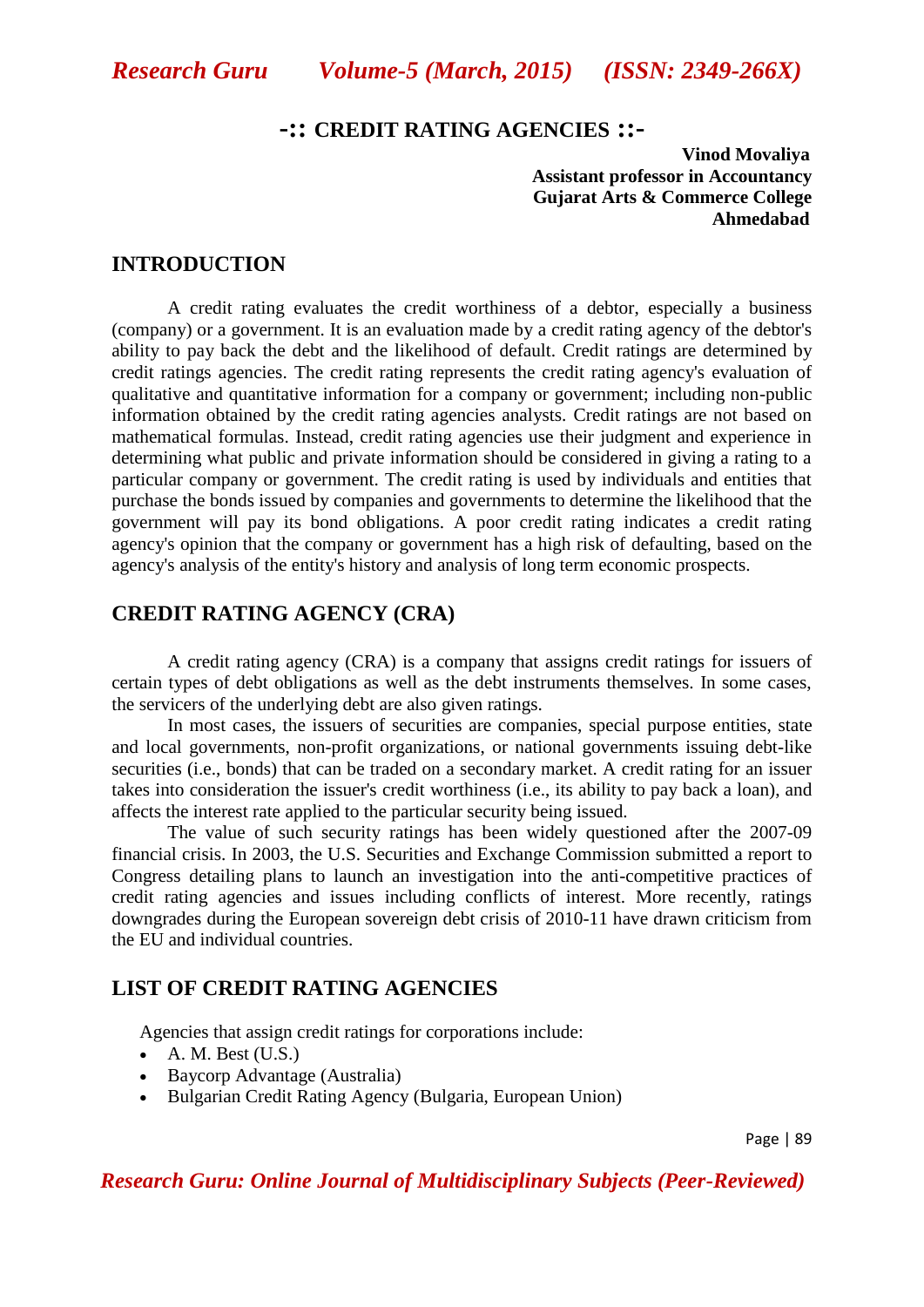*Research Guru Volume-5 (March, 2015) (ISSN: 2349-266X)*

- Capital Intelligence  $(Cyprus)^{[33]}$  $(Cyprus)^{[33]}$  $(Cyprus)^{[33]}$  $(Cyprus)^{[33]}$
- [Capital Standards Rating](http://en.wikipedia.org/w/index.php?title=Capital_Standards_Rating&action=edit&redlink=1) [\(Kuwait\)](http://en.wikipedia.org/wiki/Kuwait)<sup>[\[34\]](http://en.wikipedia.org/wiki/Credit_rating_agency#cite_note-33)</sup>
- [CARE Ratings](http://en.wikipedia.org/w/index.php?title=CARE_Ratings&action=edit&redlink=1) (India)
- [Credo line](http://en.wikipedia.org/wiki/Credo_line) [\(Ukraine\)](http://en.wikipedia.org/wiki/Ukraine)
- [CreditSiren](http://en.wikipedia.org/w/index.php?title=CreditSiren&action=edit&redlink=1)  $^{[35]}$  $^{[35]}$  $^{[35]}$ [\(European Union\)](http://en.wikipedia.org/wiki/European_Union)
- [Credit Rating Information and Services Limited\(](http://en.wikipedia.org/wiki/Credit_Rating_Information_and_Services_Limited)CRISL), $^{[36]}$  $^{[36]}$  $^{[36]}$ [\(Bangladesh\)](http://en.wikipedia.org/wiki/Bangladesh)
- [CRISIL](http://en.wikipedia.org/wiki/CRISIL) (India)
- [Dagong Global](http://en.wikipedia.org/wiki/Dagong) [\(People's Republic of China\)](http://en.wikipedia.org/wiki/People%27s_Republic_of_China)
- [Dominion Bond Rating Service](http://en.wikipedia.org/wiki/Dominion_Bond_Rating_Service) [\(Canada\)](http://en.wikipedia.org/wiki/Canada)
- [Egan-Jones Rating Company](http://en.wikipedia.org/wiki/Egan-Jones_Rating_Company) (U.S.)
- [First Afghan Credit Risk Ratings](http://en.wikipedia.org/w/index.php?title=First_Afghan_Credit_Risk_Ratings&action=edit&redlink=1) (Afghanistan[\)FACRR](http://afghanriskratings.com/)
- $\bullet$  [First Report,](http://www.firstreport.co.uk/) (UK)
- [Fitch Ratings](http://en.wikipedia.org/wiki/Fitch_Ratings) (Dual-headquartered U.S.[/UK\)](http://en.wikipedia.org/wiki/UK), 80% of which is owned by [FIMALAC,](http://en.wikipedia.org/wiki/FIMALAC) a French firm.
- [Global Credit Ratings Co.](http://en.wikipedia.org/w/index.php?title=Global_Credit_Ratings_Co.&action=edit&redlink=1) [\(Africa\)](http://en.wikipedia.org/wiki/Africa)
- $\bullet$  [HR Ratings](http://en.wikipedia.org/w/index.php?title=HR_Ratings&action=edit&redlink=1) (Mexico[\)\[1\]](http://hrratings.com/es/index.aspx)
- [ICRA Limited](http://en.wikipedia.org/wiki/ICRA_Limited) (India)
- SMERA INDIA
- [Japan Credit Rating Agency, Ltd.](http://en.wikipedia.org/wiki/Japan_Credit_Rating_Agency,_Ltd.) [\(Japan\)](http://en.wikipedia.org/wiki/Japan)<sup>[\[37\]](http://en.wikipedia.org/wiki/Credit_rating_agency#cite_note-36)</sup>
- [Kroll Bond Rating Agency](http://en.wikipedia.org/w/index.php?title=Kroll_Bond_Rating_Agency&action=edit&redlink=1)  $(U.S.)$
- [Moody's Investors Service](http://en.wikipedia.org/wiki/Moody%27s_Investors_Service) (U.S.)
- Muros Ratings<sup>[\[38\]](http://en.wikipedia.org/wiki/Credit_rating_agency#cite_note-37)</sup> [\(Russia](http://en.wikipedia.org/wiki/Russia) alternative rating agency)
- [Rapid Ratings International](http://www.rapidratings.com/) (U.S.)
- Standard  $&$  Poor's (U.S.)
- [Weiss Ratings](http://en.wikipedia.org/w/index.php?title=Weiss_Ratings&action=edit&redlink=1) (U.S.)
- Onicra Credit Rating Agency of India Ltd (India)

# **CREDIT RATING AGENCIES IN INDIA**

- $\bullet$  [CIBIL](http://en.wikipedia.org/wiki/CIBIL)
- [CRISIL](http://en.wikipedia.org/wiki/CRISIL)
- [Equifax](http://en.wikipedia.org/wiki/Equifax)
- [Experian](http://en.wikipedia.org/wiki/Experian)
- [High Mark Credit Information Services](http://en.wikipedia.org/wiki/High_Mark_Credit_Information_Services)
- [ICRA Limited](http://en.wikipedia.org/wiki/ICRA_Limited)
- [SME Rating Agency of India](http://en.wikipedia.org/wiki/SME_Rating_Agency_of_India)

# **THE BIG THREE CREDIT RATING AGENCY**

The Big Three credit rating agencies are [Standard & Poor's,](http://en.wikipedia.org/wiki/Standard_%26_Poor%27s) [Moody's](http://en.wikipedia.org/wiki/Moody%27s) Investor Service, and [Fitch Ratings.](http://en.wikipedia.org/wiki/Fitch_Ratings) Moody's and S&P each control about 40 percent of the market. Third-ranked Fitch Ratings, which has about a 14 percent market share, sometimes is used as an alternative to one of the other majors.

# **1. STANDARD & POOR'S (S&P)**

Page | 90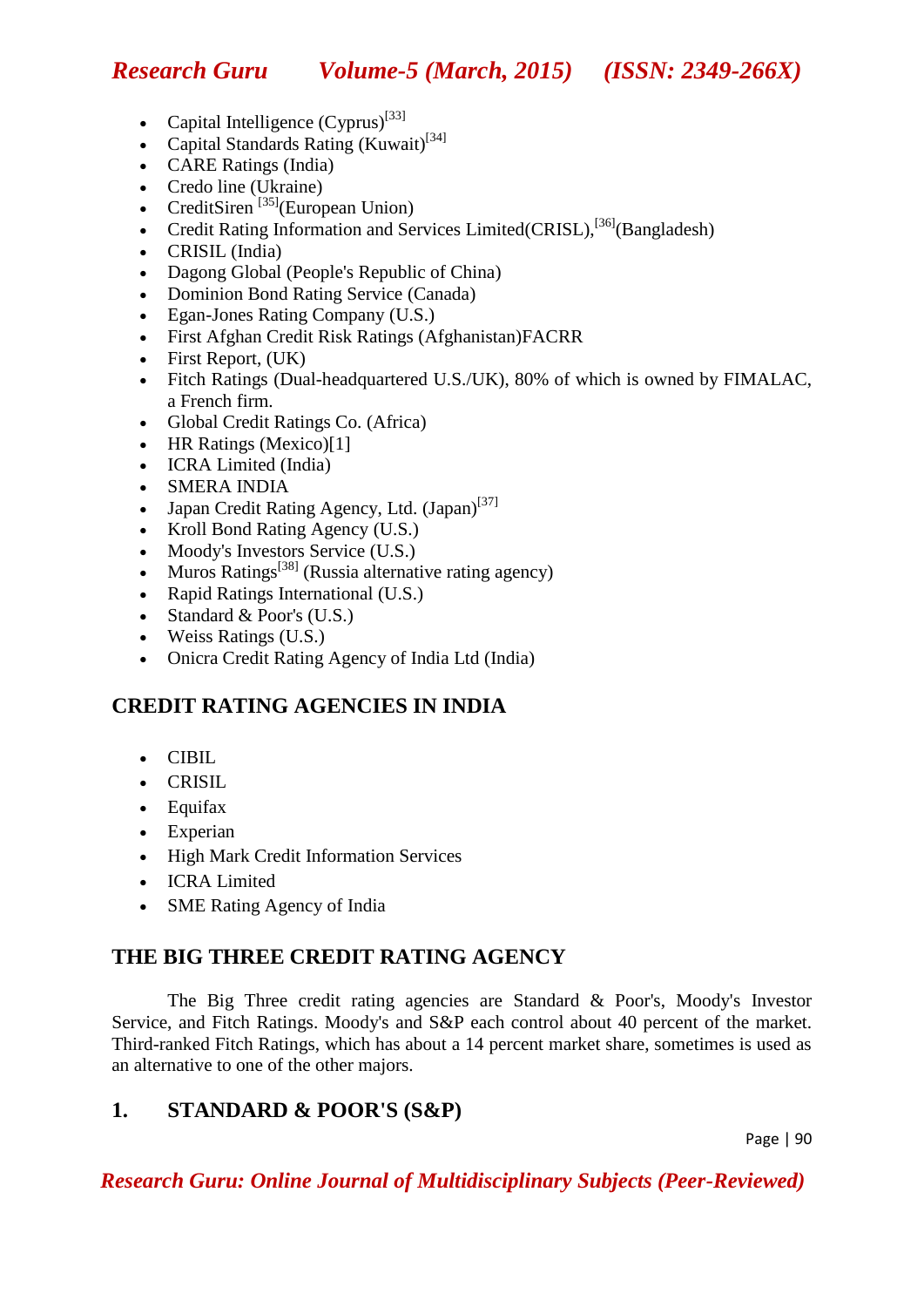Standard & Poor's (S&P) is an American [financial services](http://en.wikipedia.org/wiki/Financial_services) company. It is a division of [The McGraw-Hill Companies](http://en.wikipedia.org/wiki/McGraw-Hill) that publishes financial research and analysis on [stocks](http://en.wikipedia.org/wiki/Stock) and [bonds.](http://en.wikipedia.org/wiki/Bond_%28finance%29) It is well known for its [stock market indices,](http://en.wikipedia.org/wiki/Stock_market_index) the U.S.-based [S&P 500,](http://en.wikipedia.org/wiki/S%26P_500) the Australian [S&P/ASX 200,](http://en.wikipedia.org/wiki/S%26P/ASX_200) the Canadian [S&P/TSX,](http://en.wikipedia.org/wiki/S%26P/TSX_Composite) the Italian [S&P/MIB](http://en.wikipedia.org/wiki/S%26P/MIB) and India's [S&P CNX Nifty.](http://en.wikipedia.org/wiki/S%26P_CNX_Nifty) The company is one of the [Big Three](http://en.wikipedia.org/wiki/Big_Three_%28credit_rating_agencies%29) [credit-rating agencies,](http://en.wikipedia.org/wiki/Credit_rating_agency) which also include [Moody's](http://en.wikipedia.org/wiki/Moody%27s)  [Investor Service](http://en.wikipedia.org/wiki/Moody%27s) and [Fitch Ratings.](http://en.wikipedia.org/wiki/Fitch_Group)<sup>[\[2\]](http://en.wikipedia.org/wiki/Standard_%26_Poor%27s#cite_note-1)</sup> Its head office is located on [55 Water Street](http://en.wikipedia.org/wiki/55_Water_Street) in Lower [Manhattan,](http://en.wikipedia.org/wiki/Lower_Manhattan) [New York City.](http://en.wikipedia.org/wiki/New_York_City)

#### **STANDARD & POOR'S**

| <b>Type</b>           | $\ddot{\cdot}$       | Subsidiary of The McGraw-Hill Companies, limited liability company |
|-----------------------|----------------------|--------------------------------------------------------------------|
| <b>Industry</b>       | $\ddot{\cdot}$       | Financial services                                                 |
| <b>Founded</b>        | $\ddot{\phantom{a}}$ | 1860, present corporation status in 1941                           |
| $\textbf{Founder}(s)$ | ÷                    | Daryl Lethbridge                                                   |
| <b>Headquarters</b> : |                      | New York City, United States                                       |
| Revenue               |                      | \$2.61 billion US\$ (2009)                                         |
| <b>Employees</b>      | $\mathbb{R}^2$       | 10,000 (approximate)                                               |
| <b>Parent</b>         | $\ddot{\cdot}$       | The McGraw-Hill Companies                                          |
| Website               | $\ddot{\cdot}$       | standardandpoors.com                                               |

# **2. MOODY'S INVESTORS SERVICE**

Moody's Investors Service, often referred to as Moody's, is the [bond credit rating](http://en.wikipedia.org/wiki/Bond_credit_rating) business of [Moody's Corporation,](http://en.wikipedia.org/wiki/Moody%27s_Corporation) representing the company's traditional line of business and its historical name. Moody's Investors Service provides international financial research on [bonds](http://en.wikipedia.org/wiki/Bond_%28finance%29) issued by commercial and government entities and, with [Standard & Poor's](http://en.wikipedia.org/wiki/Standard_%26_Poor%27s) and [Fitch](http://en.wikipedia.org/wiki/Fitch_Group)  [Group,](http://en.wikipedia.org/wiki/Fitch_Group) is considered one of the [Big Three credit rating agencies.](http://en.wikipedia.org/wiki/Big_Three_%28credit_rating_agencies%29)

The company ranks the [creditworthiness](http://en.wikipedia.org/wiki/Credit_risk) of borrowers using a standardized ratings scale which measures expected investor loss in the event of [default.](http://en.wikipedia.org/wiki/Default_%28finance%29) Moody's Investors Service rates [debt securities](http://en.wikipedia.org/wiki/Security_%28finance%29) in several market segments related to [public](http://en.wikipedia.org/wiki/Government_debt) and [commercial](http://en.wikipedia.org/wiki/Commercial_paper) securities in the [bond market.](http://en.wikipedia.org/wiki/Bond_market) These include [government,](http://en.wikipedia.org/wiki/Government_bond) [municipal](http://en.wikipedia.org/wiki/Municipal_bond) and [corporate bonds;](http://en.wikipedia.org/wiki/Corporate_bond) managed investments such as [money market funds,](http://en.wikipedia.org/wiki/Money_market_fund) fixed-income funds and [hedge funds;](http://en.wikipedia.org/wiki/Hedge_fund) financial institutions including banks and non-bank finance companies; and asset classes in [structured finance.](http://en.wikipedia.org/wiki/Structured_finance)<sup>[\[1\]](http://en.wikipedia.org/wiki/Moody%27s_Investors_Service#cite_note-Moody.27s_Market_Segments-0)</sup> In Moody's Investors Service's ratings system securities are assigned a rating from Aaa to C, with Aaa being the highest quality and C the lowest quality.

#### **MOODY'S INVESTORS SERVICE**

| <b>Type</b><br>$\ddot{\phantom{a}}$ | Subsidiary                                        |
|-------------------------------------|---------------------------------------------------|
| <b>Industry</b>                     | Bond credit ratings                               |
| Predecessor(s):                     | Moody's Analyses Publishing Company               |
| <b>Founded</b>                      | 1909                                              |
| <b>Headquarters:</b>                | 7 World Trade Center New York City, United States |
| <b>Parent</b><br>٠                  | Moody's Corporation                               |
| Website                             | www.moodys.com/researchandratings                 |
|                                     |                                                   |

Page | 91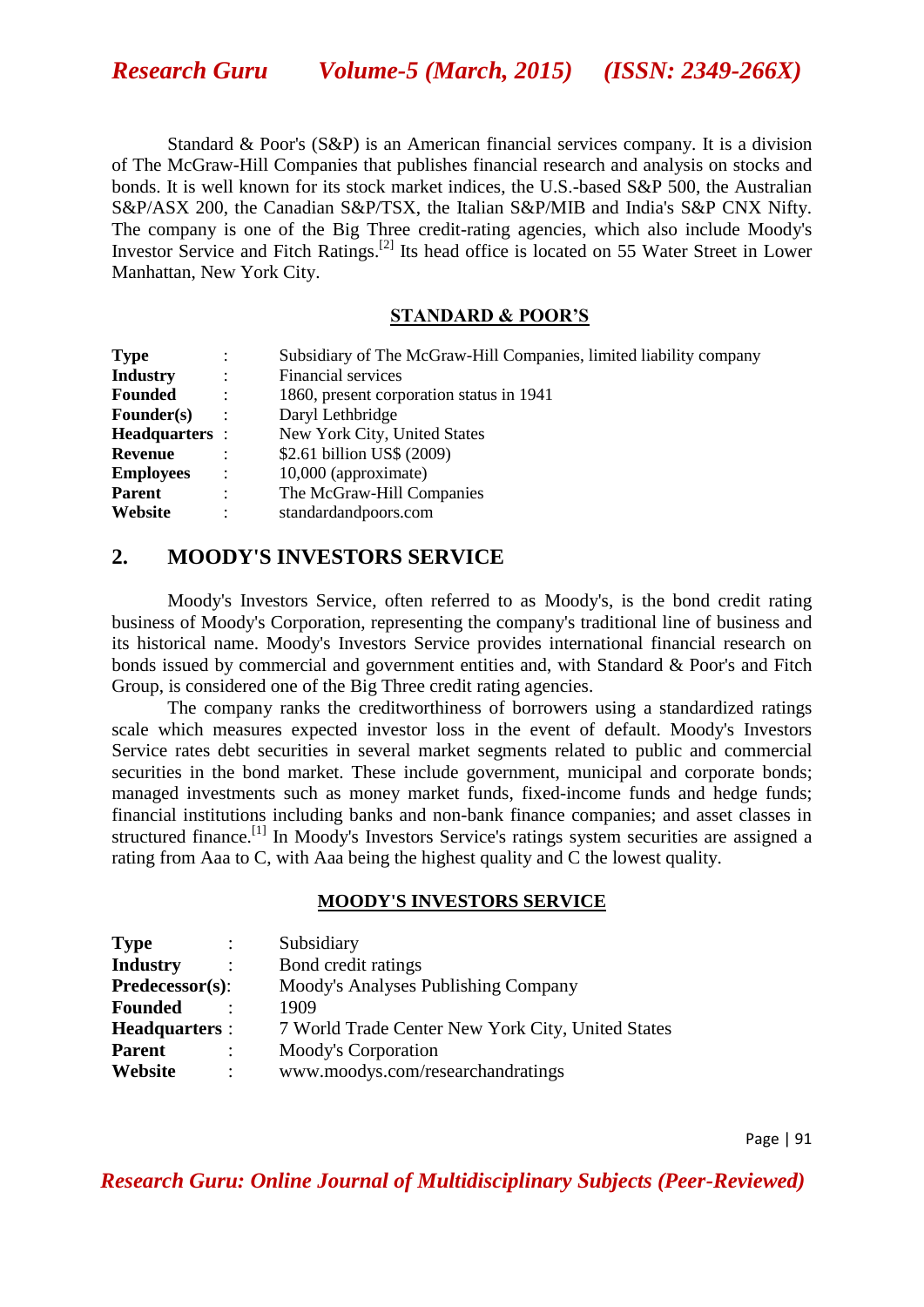### **3. FITCH GROUP**

The Fitch Group is a jointly owned subsidiary of [FIMALAC](http://en.wikipedia.org/wiki/FIMALAC) and [Hearst Corporation.](http://en.wikipedia.org/wiki/Hearst_Corporation) On April 12, 2012, Hearst increased their stake in the Fitch Group to 50%. Fitch Ratings and Fitch Solutions are part of the Fitch Group.

Fitch Ratings, dual-headquartered in New York and London, was one of the three [Nationally Recognized Statistical Rating Organizations](http://en.wikipedia.org/wiki/Nationally_Recognized_Statistical_Rating_Organization) (NRSRO) designated by the [U.S.](http://en.wikipedia.org/wiki/U.S._Securities_and_Exchange_Commission)  [Securities and Exchange Commission](http://en.wikipedia.org/wiki/U.S._Securities_and_Exchange_Commission) in 1975, together with [Moody's](http://en.wikipedia.org/wiki/Moody%27s) and [Standard & Poor's.](http://en.wikipedia.org/wiki/Standard_%26_Poor%27s) It is considered one of the ["Big Three credit rating agencies"](http://en.wikipedia.org/wiki/Big_Three_%28credit_rating_agencies%29) (Standard & Poor's, Moody's Investor Service and Fitch Ratings).

#### **FITCH GROUP**

| <b>Type</b>       | $\ddot{\cdot}$         | Subsidiary of FIMALAC and Hearst Corporation        |  |  |  |  |
|-------------------|------------------------|-----------------------------------------------------|--|--|--|--|
| <b>Industry</b>   | $\ddot{\phantom{1}}$ : | <b>Financial services</b>                           |  |  |  |  |
| <b>Founded</b>    | $\ddot{\phantom{1}}$   | 1913                                                |  |  |  |  |
| <b>Founder(s)</b> | $\ddot{\phantom{1}}$   | John Knowles Fitch                                  |  |  |  |  |
| Headquarters:     |                        | London, United Kingdom New York City, United States |  |  |  |  |
| <b>Key people</b> | Paul Taylor            |                                                     |  |  |  |  |
|                   |                        | (President and Chief Executive Officer)             |  |  |  |  |
| Revenue           | $\ddot{\cdot}$         | \$732.5 Million (2011)                              |  |  |  |  |
| <b>Employees</b>  | $\cdot$                | 2,000 (approximate)                                 |  |  |  |  |
| Website           | $\ddot{\cdot}$         | fitchratings.com                                    |  |  |  |  |
|                   |                        |                                                     |  |  |  |  |

# **CREDIT RATINGS**

| Moody's        |            | S & P      |                | Fitch         |                |                       |  |
|----------------|------------|------------|----------------|---------------|----------------|-----------------------|--|
| Long-term      | Short-term | Long-term  | Short-<br>term | Long-<br>term | Short-term     |                       |  |
| Aaa            | $p-1$      | <b>AAA</b> | $A-1+$         | <b>AAA</b>    | $F1+$          | <b>PRIME</b>          |  |
| Aa1            |            | $AA+$      |                | $AA+$         |                | <b>High Grade</b>     |  |
| Aa2            |            | AA         |                | AA            |                |                       |  |
| Aa3            |            | $AA-$      |                | $AA-$         |                |                       |  |
| A1             |            | $A+$       | $A-1$          | $A+$          | F1             | Upper medium<br>grade |  |
| A2             |            | A          |                | A             |                |                       |  |
| A <sub>3</sub> | $p-2$      |            | $A-$           | $A-2$         | $A-$           | F2                    |  |
| Baa1           |            | $BBB+$     |                | $BBB+$        |                | Lower medium<br>grade |  |
| Baa2           | $p-3$      | <b>BBB</b> |                | <b>BBB</b>    | F <sub>3</sub> |                       |  |
| Baa3           |            | BBB-       | $A-3$          | BBB-          |                |                       |  |
| Ba1            | Not prime  | $BB+$      |                | $BB+$         |                | Non-                  |  |
| Ba2            |            | <b>BB</b>  | B              | <b>BB</b>     | B              | investment            |  |
| Ba3            |            | BB-        |                | BB-           |                | grade<br>speculative  |  |
| B1             |            | $B+$       |                | $B+$          |                | Highly                |  |
| B2             |            | B          |                | B             |                | speculative           |  |

Page | 92